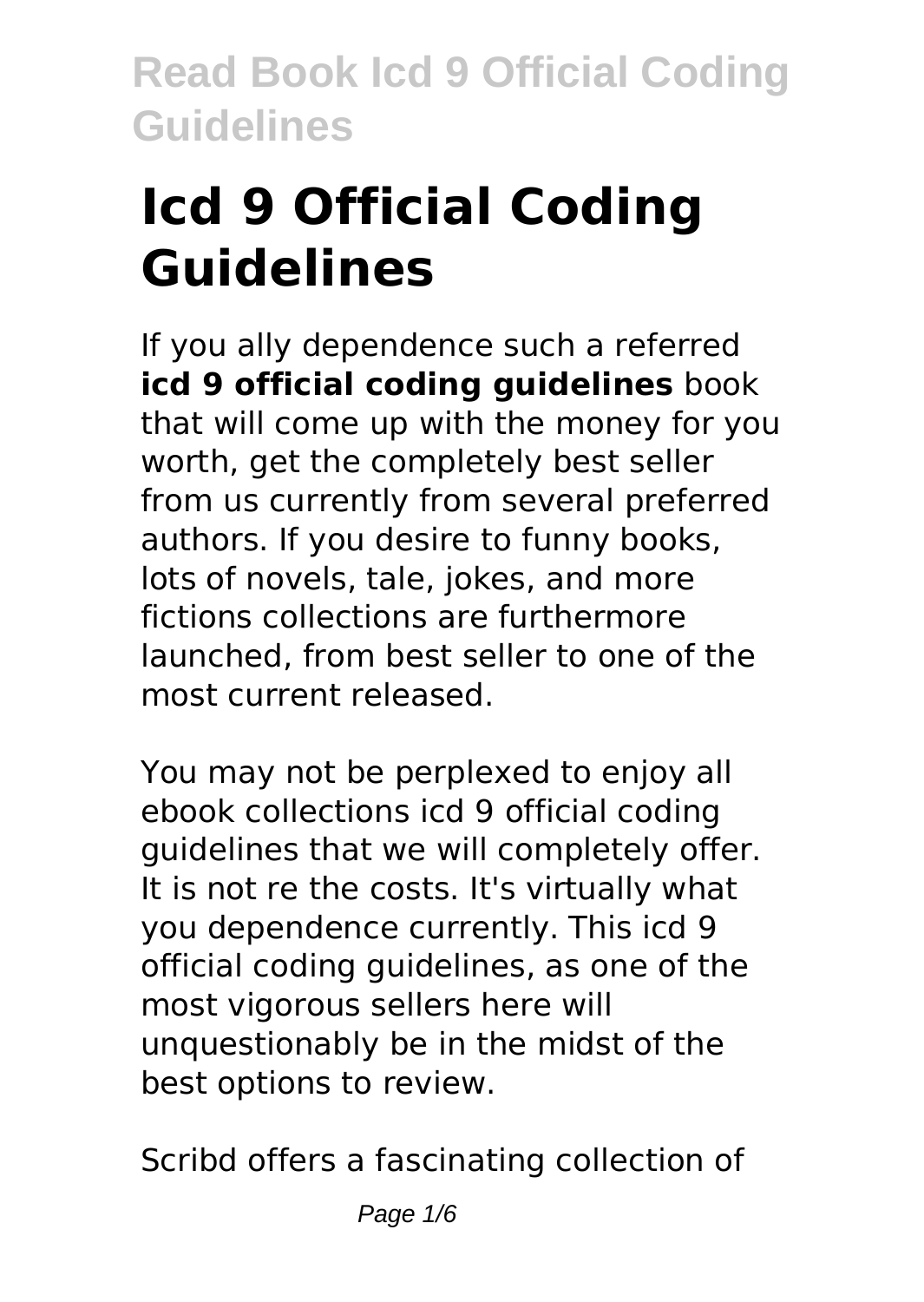all kinds of reading materials: presentations, textbooks, popular reading, and much more, all organized by topic. Scribd is one of the web's largest sources of published content, with literally millions of documents published every month.

### **Icd 9 Official Coding Guidelines**

coding and reporting using the International Classification of Diseases, 10th Revision, Procedure Coding System (ICD-10-PCS). These guidelines should be used as a companion document to the official version of the ICD-10-PCS as published on the CMS website. The ICD-10-PCS is a procedure classification published by the United States for

### **ICD-10-PCS Official Guidelines for Coding and Reporting**

and Human Services (DHHS) provide the following guidelines for coding and reporting using the International Classification of Diseases, th Revision, Clinical Modification (ICD-10-10CM).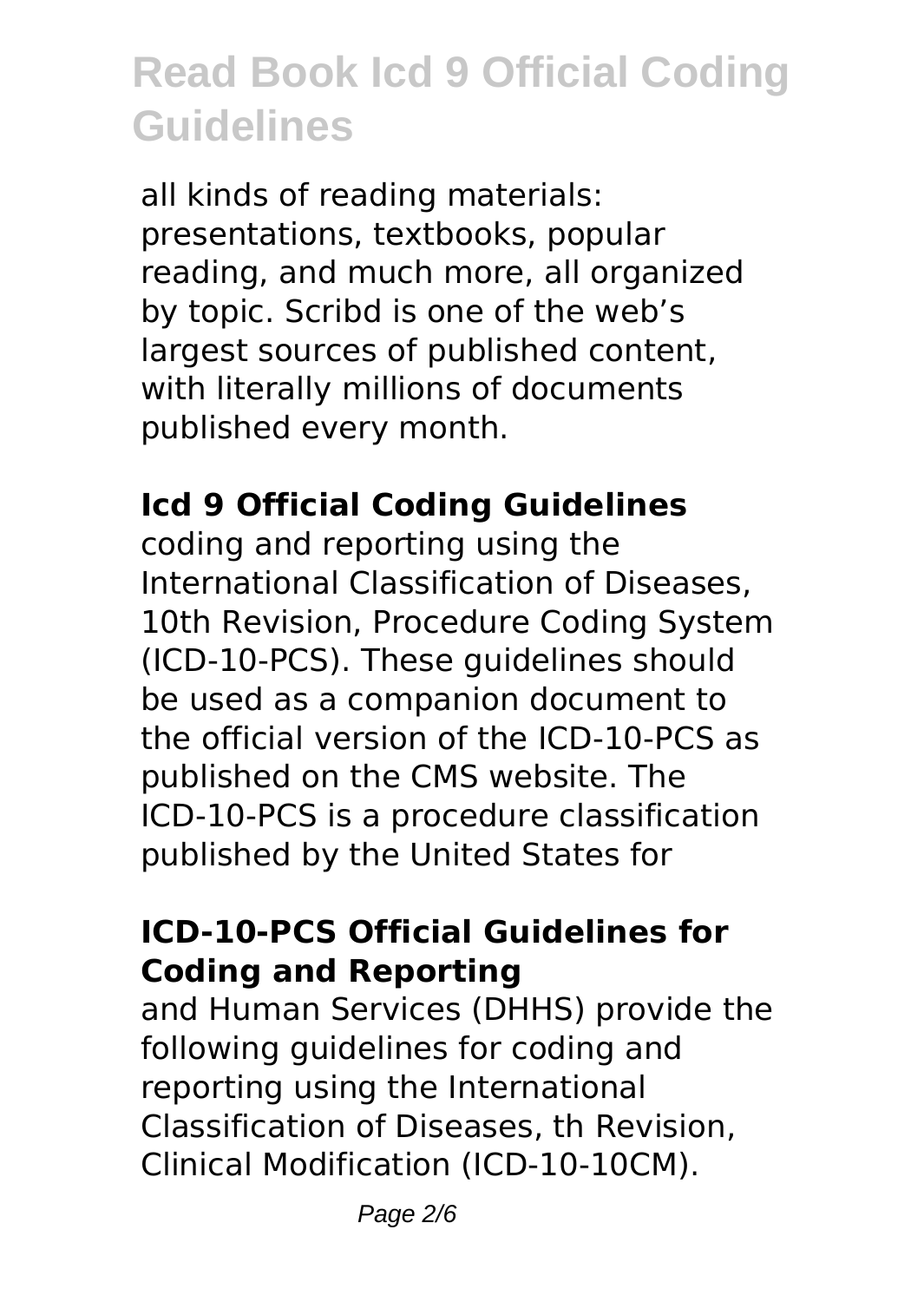These guidelines should be used as a companion document to the official version of the ICD-10-CM as published on the NCHS website.

#### **2018 ICD-10-CM Guidelines**

ICD-10-CM Official Guidelines for Coding and Reporting FY 2022 -- UPDATED April 1, 2022 (October 1, 2021 - September 30, 2022) Narrative changes appear in bold text . Items underlined have been moved within the guidelines since the FY 2021 version Italics are used to indicate revisions to heading changes

#### **ICD-10-CM Official Guidelines for Coding and Reporting**

ICD-10-CM 2022: The Complete Official Codebook provides the entire updated code set for diagnostic coding, organized to make the challenge of accurate coding easier. This codebook is the cornerstone for establishing medical necessity, correct documentation, determining coverage and ensuring appropriate reimbursement.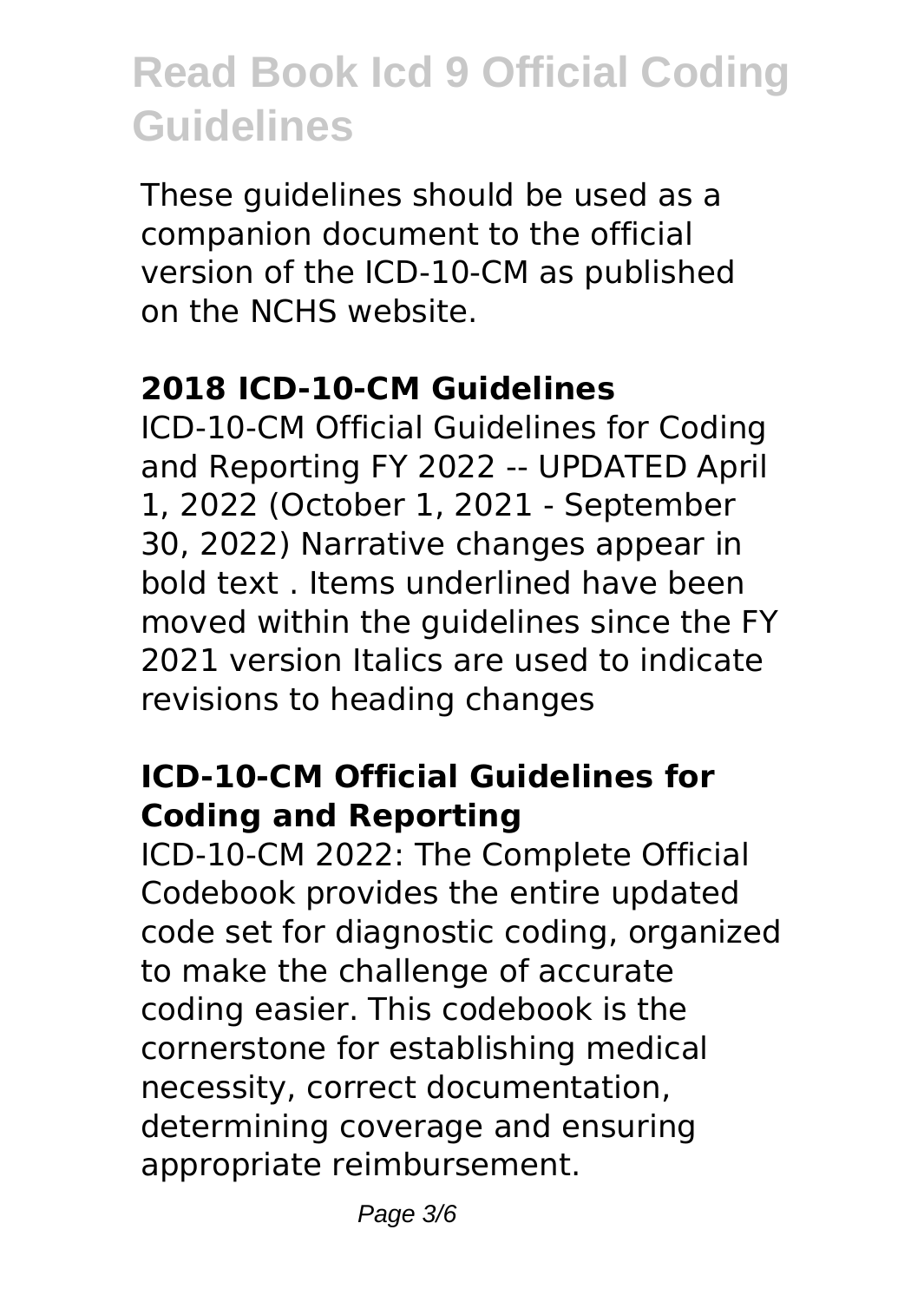### **ICD-10-CM 2022: The Complete Official Codebook 1st Edition**

Comparing ICD-9-CM to ICD-10-PCS: Fragmentation. The following is an example of how ICD-9-CM and ICD-10-PCS compare when determining a code assignment for Fragmentation procedures. ERCP with lithotripsy of common bile duct stone. In ICD-9-CM, indexing lithotripsy directs the coder to 51.49, Incision of other bile ducts for relief of obstruction.

#### **Coding Root Operations with ICD-10-PCS: Understanding Drainage ...**

The International Classification of Diseases (ICD) is a globally used diagnostic tool for epidemiology, health management and clinical purposes. The ICD is maintained by the World Health Organization (WHO), which is the directing and coordinating authority for health within the United Nations System. The ICD is originally designed as a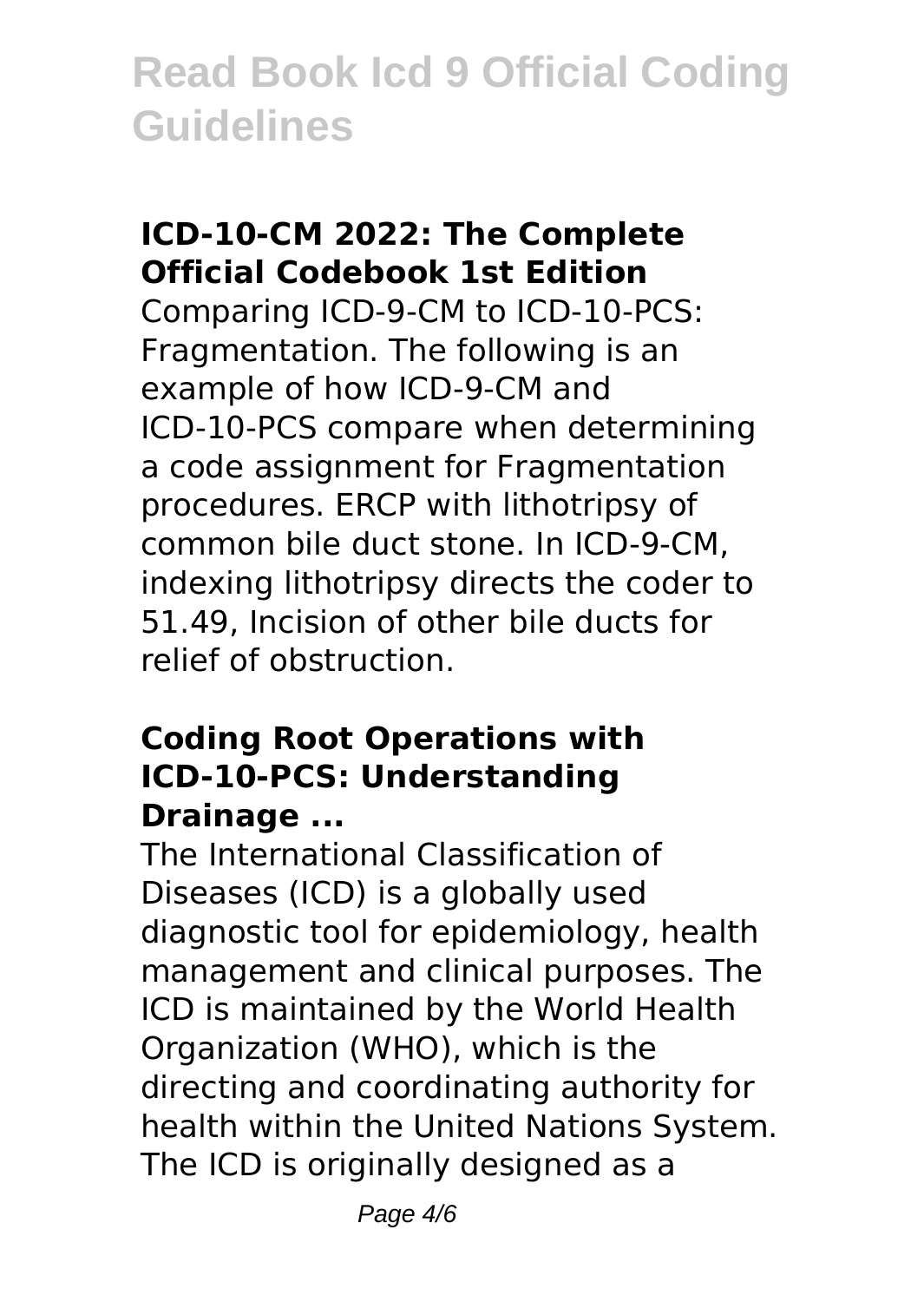health care classification system, providing a system of ...

#### **International Classification of Diseases - Wikipedia**

ICD-10-CM/PCS will capture a greater level of specificity for obstetric coding. This article highlights some of the new features in coding obstetric cases with ICD-10-CM/PCS. OB Diagnoses Coding with ICD-10-CM. Obstetric cases require diagnosis codes from chapter 15 of ICD-10-CM, "Pregnancy, Childbirth, and the Puerperium."

### **Obstetric Coding in ICD-10-CM/PCS - AHIMA**

R50.9 Fever, unspecified; If a patient with signs/symptoms associated with COVID-19 also has an actual or suspected contact with or exposure to someone who has COVID-19, assign Z20.828, Contact with and (suspected) exposure to other viral communicable diseases, as an additional code. This is an exception to guideline I.C.21.c.1,